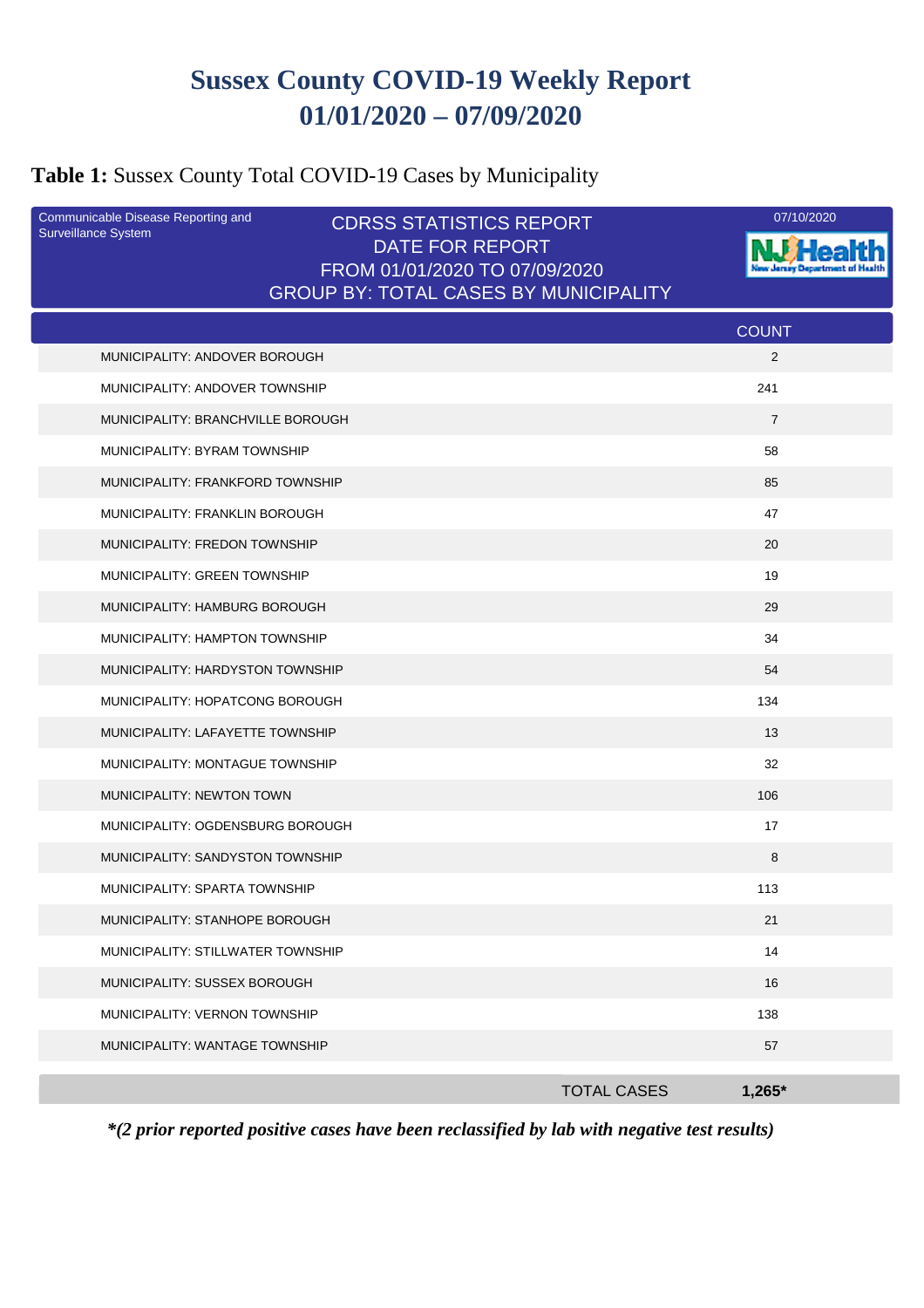

#### Figure 1: Sussex County Total COVID-19 Cases by Municipality

**Figure 2:** Sussex County Positive COVID-19 Cases by Reported Date

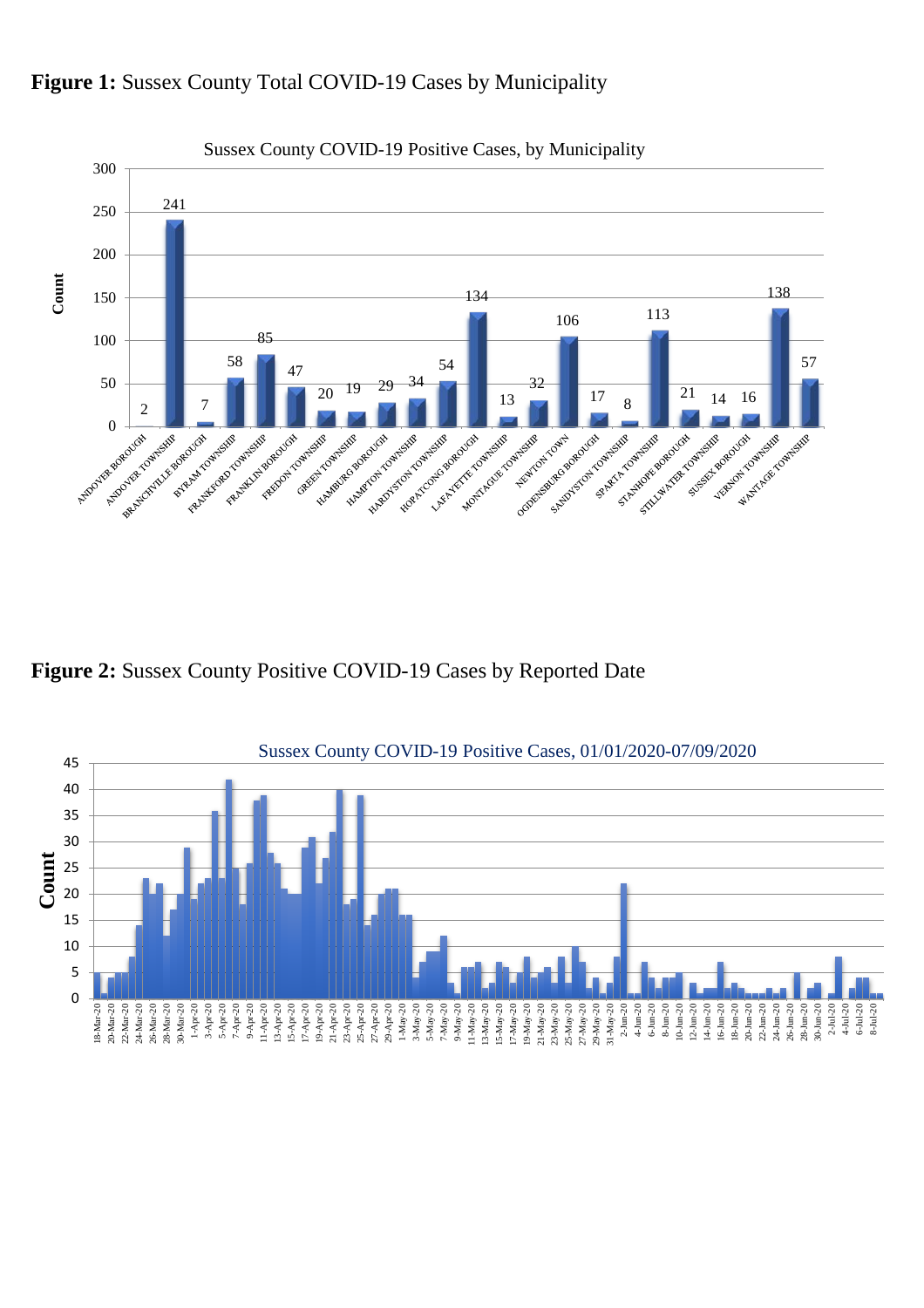**Table 2:** Sussex County Positive COVID-19 Cases by Gender

| <b>Gender</b> | Count | <b>Percentage</b> |  |
|---------------|-------|-------------------|--|
| Female        | 654   | 52%               |  |
| Male          | 611   | 48%               |  |

**Figure 3:** Sussex County Positive COVID-19 Cases by Gender



**Table 3:** Sussex County Positive COVID-19 Cases by Race

| Race                                      | Count | Percentage |
|-------------------------------------------|-------|------------|
| AMERICAN INDIAN OR ALASKAN NATIVE         |       | 0.1%       |
| <b>ASIAN</b>                              | 40    | 3%         |
| <b>BLACK OR AFRICAN AMERICAN</b>          | 75    | 6%         |
| NATIVE HAWAIIAN OR OTHER PACIFIC ISLANDER |       | 0.3%       |
| <b>WHITE</b>                              | 1,086 | 86%        |
| <b>OTHER</b>                              | 37    | 3%         |
| <b>UNKNOWN</b>                            | 22    | 2%         |

**Figure 4:** Sussex County Positive COVID-19 Cases by Race

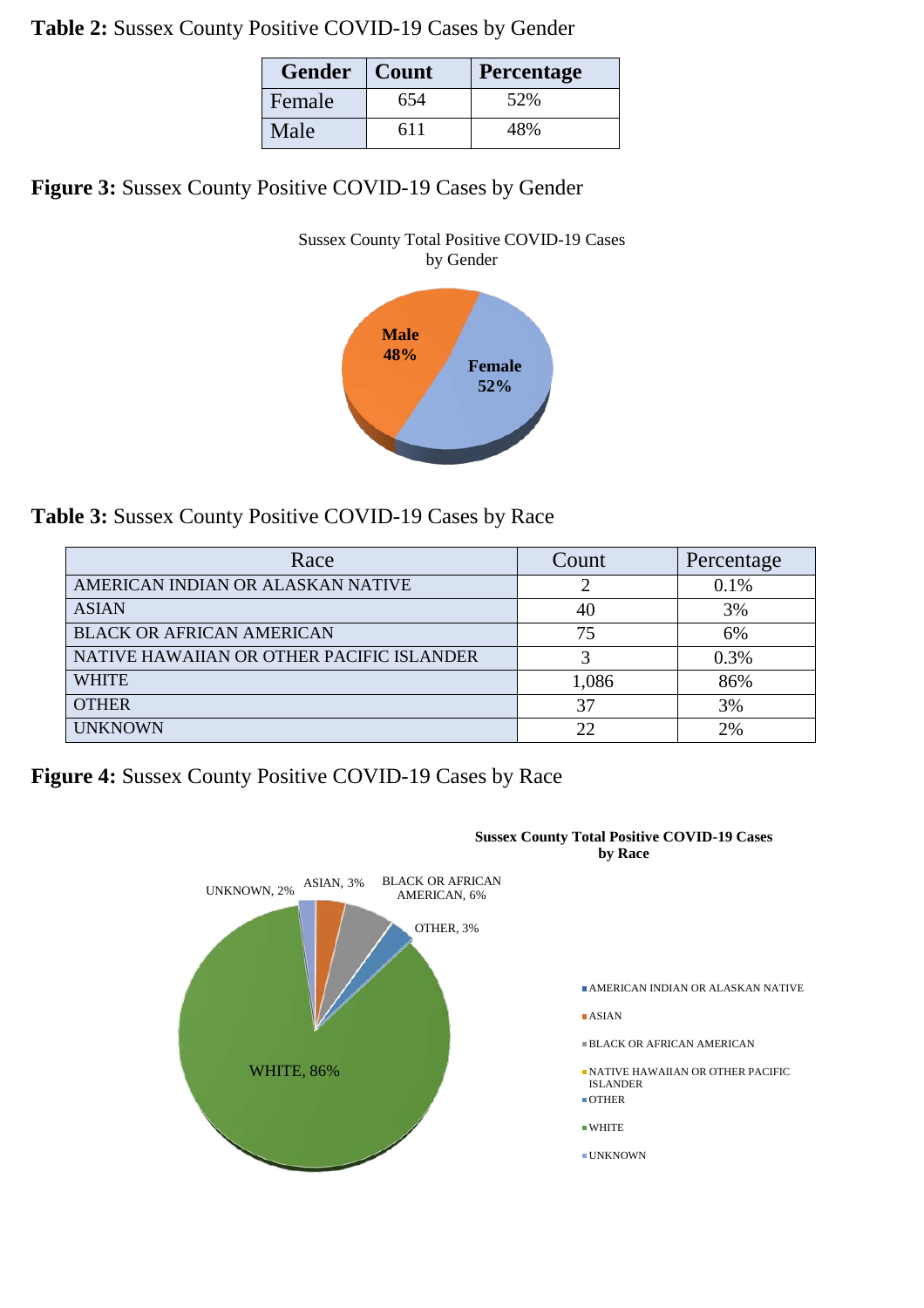## **Table 4:** Sussex County Positive COVID-19 Cases by Age

| Minimum Age | Average Age | Maximum Age     |
|-------------|-------------|-----------------|
| 3 Months    | 55Y 9M      | $105 \text{ Y}$ |

**Figure 5:** Sussex County Positive COVID-19 Cases by Age Group

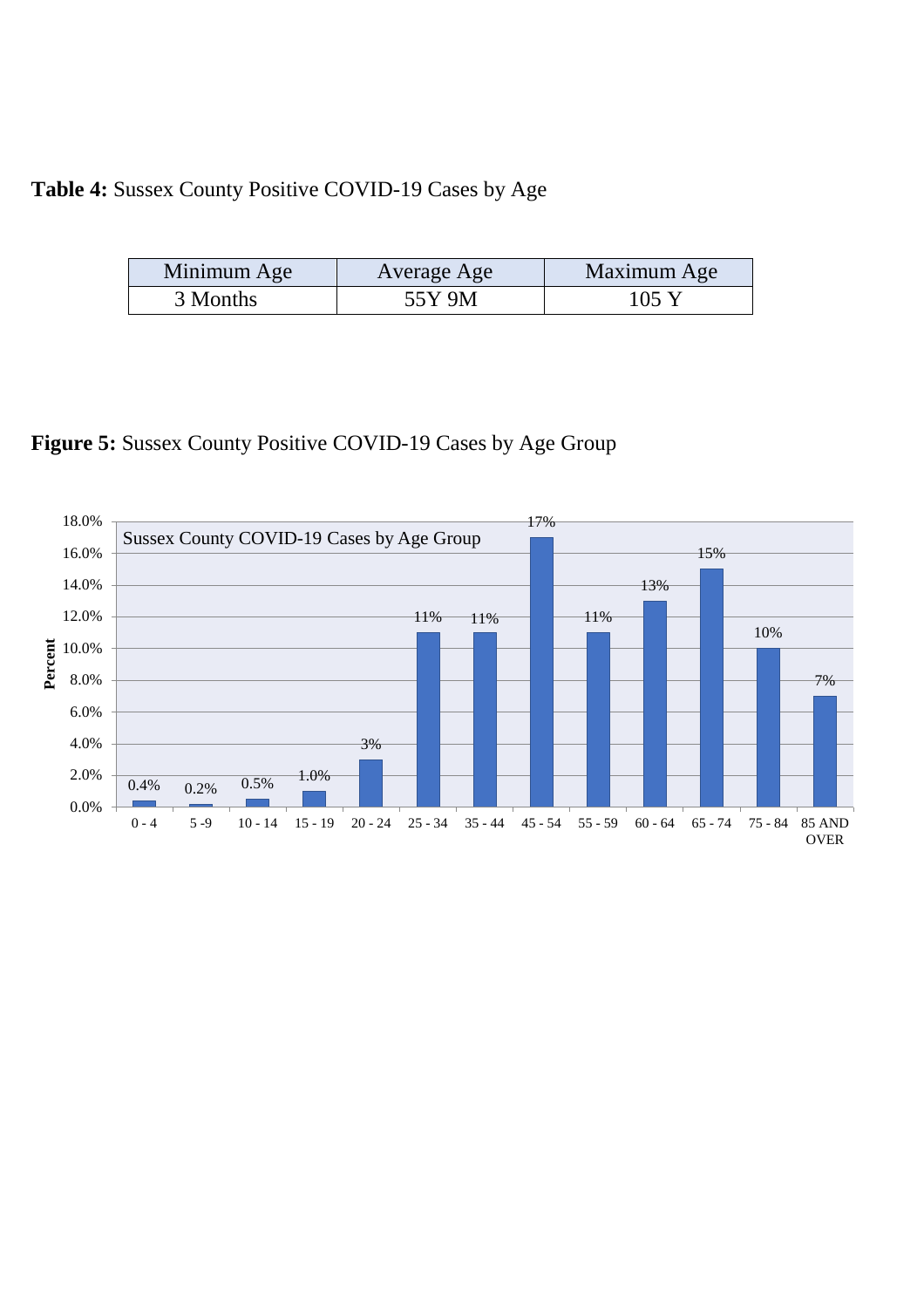# **Table 5:** Sussex County COVID-19 Deaths by Municipality, 01/01/2020 - 07/09/2020

| Communicable Disease Reporting and<br>Surveillance System | <b>CDRSS STATISTICS REPORT</b><br>DATE FOR REPORT<br>FROM 01/01/2020 TO 07/09/2020<br><b>GROUP BY: DEATHS BY MUNICIPATILTY</b> |                                  | 07/10/2020 |
|-----------------------------------------------------------|--------------------------------------------------------------------------------------------------------------------------------|----------------------------------|------------|
|                                                           |                                                                                                                                | <b>COUNT</b>                     |            |
| MUNICIPALITY: ANDOVER TOWNSHIP                            |                                                                                                                                | 111                              |            |
| MUNICIPALITY: BYRAM TOWNSHIP                              |                                                                                                                                | 3                                |            |
| MUNICIPALITY: FRANKFORD TOWNSHIP                          |                                                                                                                                | 23                               |            |
| MUNICIPALITY: FRANKLIN BOROUGH                            |                                                                                                                                | 2                                |            |
| MUNICIPALITY: FREDON TOWNSHIP                             |                                                                                                                                | $\mathbf{1}$                     |            |
| MUNICIPALITY: HAMBURG BOROUGH                             |                                                                                                                                | $\mathbf{1}$                     |            |
| MUNICIPALITY: HAMPTON TOWNSHIP                            |                                                                                                                                | 3                                |            |
| MUNICIPALITY: HARDYSTON TOWNSHIP                          |                                                                                                                                | 3                                |            |
| MUNICIPALITY: HOPATCONG BOROUGH                           |                                                                                                                                | 8                                |            |
| MUNICIPALITY: MONTAGUE TOWNSHIP                           |                                                                                                                                | $\overline{4}$                   |            |
| MUNICIPALITY: NEWTON TOWN                                 |                                                                                                                                | 12                               |            |
| MUNICIPALITY: OGDENSBURG BOROUGH                          |                                                                                                                                | $\mathbf{1}$                     |            |
| MUNICIPALITY: SANDYSTON TOWNSHIP                          |                                                                                                                                | $\mathbf{1}$                     |            |
| MUNICIPALITY: SPARTA TOWNSHIP                             |                                                                                                                                | 11                               |            |
| MUNICIPALITY: STANHOPE BOROUGH                            |                                                                                                                                | $\mathbf{1}$                     |            |
| MUNICIPALITY: STILLWATER TOWNSHIP                         |                                                                                                                                | $\mathbf{1}$                     |            |
| MUNICIPALITY: SUSSEX BOROUGH                              |                                                                                                                                | $\mathbf{1}$                     |            |
| MUNICIPALITY: VERNON TOWNSHIP                             |                                                                                                                                | 6                                |            |
| MUNICIPALITY: WANTAGE TOWNSHIP                            |                                                                                                                                | $\mathbf{1}$                     |            |
|                                                           |                                                                                                                                | 194<br><b>TOTAL FOR PAT DIED</b> |            |

# **Table 6:** Sussex County New Reported COVID-19 Related Deaths - 07/09/2020

| <b>Deceased</b> | Age | Gender | <b>Township</b> | Date of Death | <b>Case Status</b> |
|-----------------|-----|--------|-----------------|---------------|--------------------|
|                 |     |        |                 |               |                    |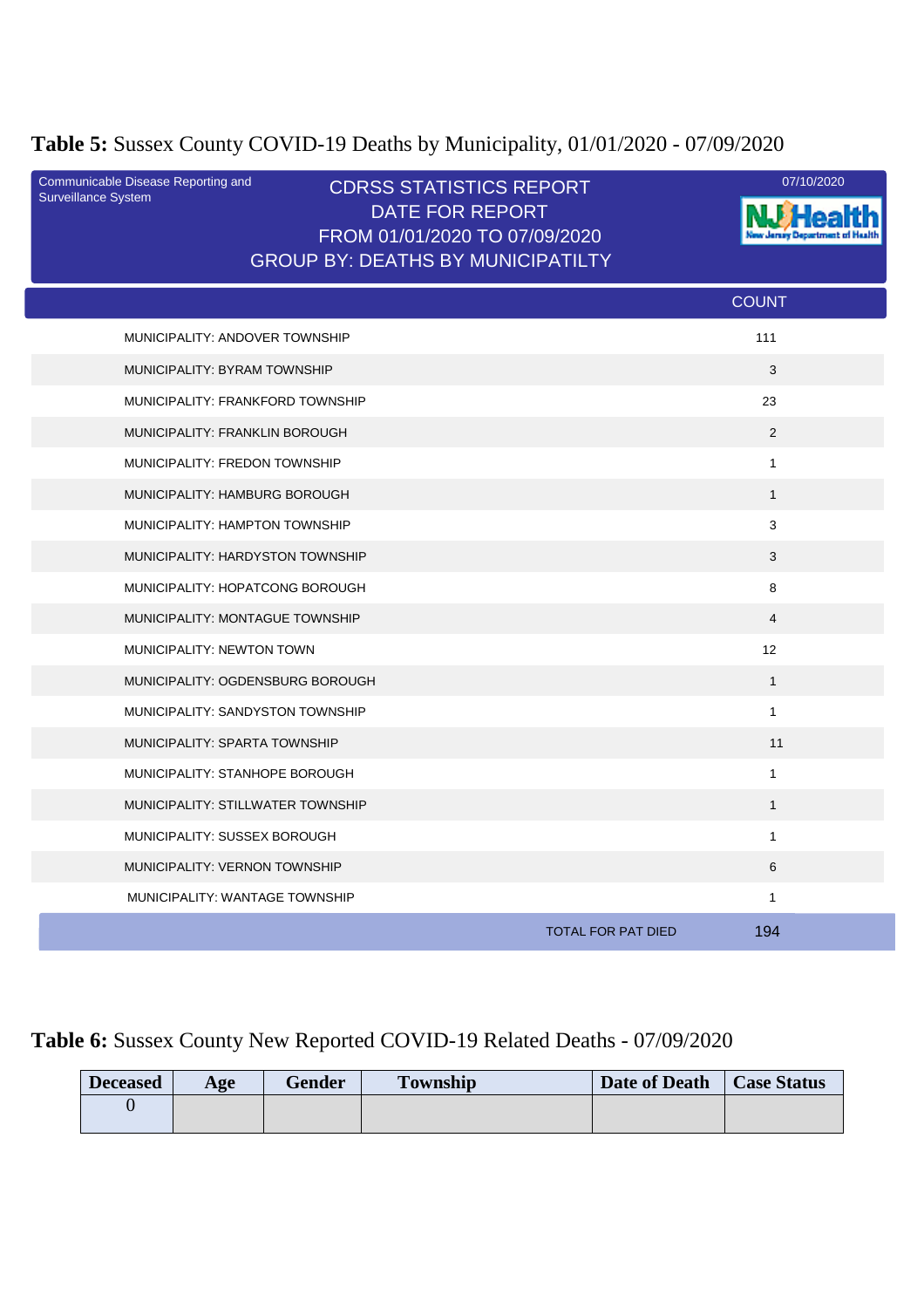



**Table 7:** Sussex County COVID-19 Deaths by Gender

| <b>Gender</b> | Count | Percentage |
|---------------|-------|------------|
| Female        | 92    | 47%        |
| Male          | 102   | 53%        |

**Figure 7:** Sussex County COVID-19 Deaths by Gender



#### **Sussex County COVID-19 Deaths by Gender**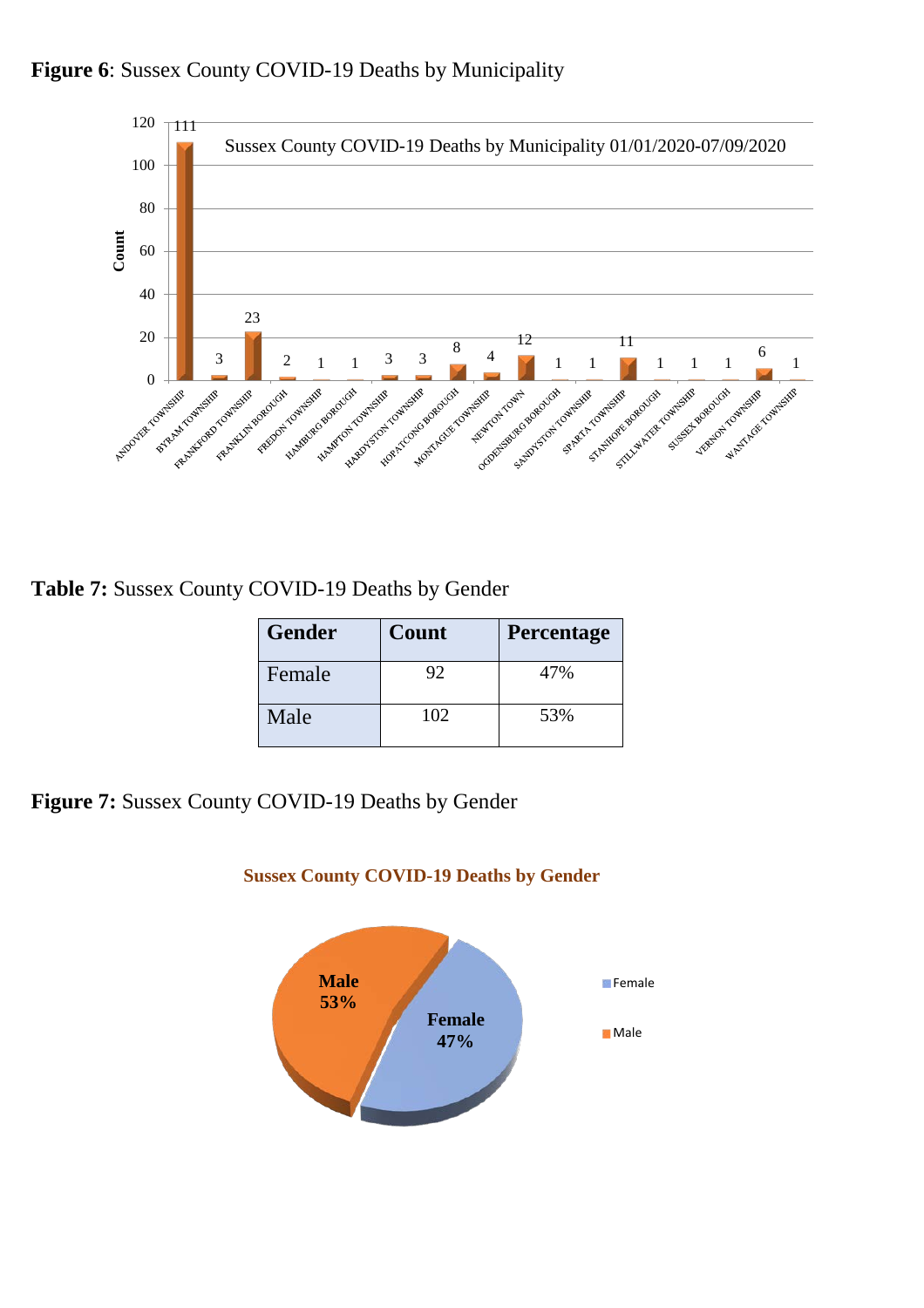| Race                  | Count | <b>Percentage</b> |
|-----------------------|-------|-------------------|
| White                 | 164   | 85%               |
| African American      | 22.   | 11%               |
| Asian                 |       | 2%                |
| AMERICAN INDIAN OR    |       |                   |
| <b>ALASKAN NATIVE</b> |       | 0.5%              |
| Other                 |       | 1%                |
| Unknown               |       | 0.5%              |

**Table 8:** Sussex County COVID-19 Deaths by Race

**Figure 8:** Sussex County COVID-19 Deaths by Race



**Figure 9:** Sussex County COVID-19 Deaths by Age Group